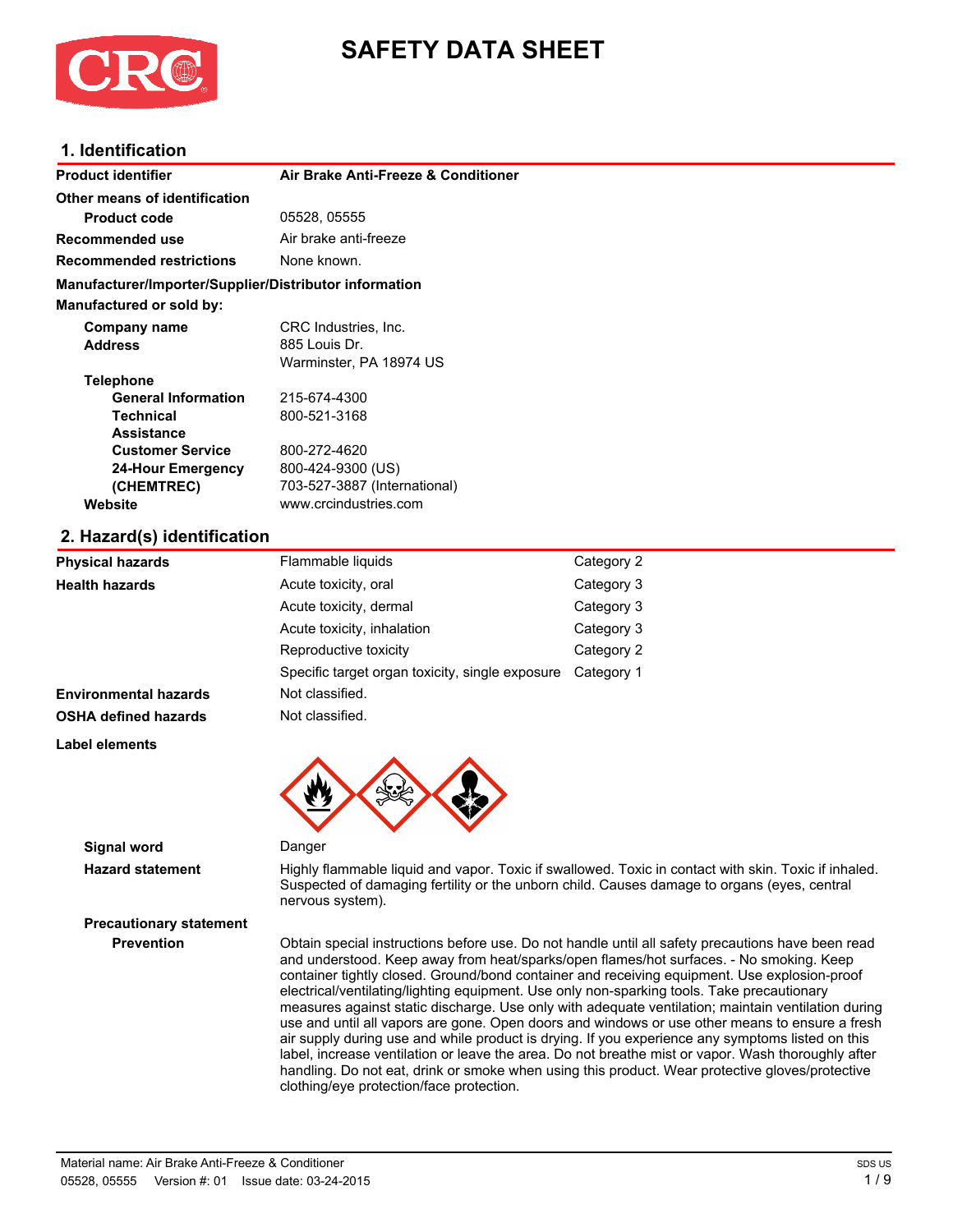| <b>Response</b>                              | If swallowed: Immediately call a poison center/doctor. Rinse mouth. If inhaled: Remove person to<br>fresh air and keep comfortable for breathing. Call a poison center/doctor. If on skin (or hair): Take<br>off immediately all contaminated clothing. Rinse skin with water/shower. Wash contaminated<br>clothing before reuse. If exposed or concerned: Get medical attention. In case of fire: Do not use<br>water jet as an extinguisher, as this will spread the fire. |
|----------------------------------------------|------------------------------------------------------------------------------------------------------------------------------------------------------------------------------------------------------------------------------------------------------------------------------------------------------------------------------------------------------------------------------------------------------------------------------------------------------------------------------|
| <b>Storage</b>                               | Store in a well-ventilated place. Keep container tightly closed. Keep cool. Store locked up.                                                                                                                                                                                                                                                                                                                                                                                 |
| <b>Disposal</b>                              | Dispose of contents/container in accordance with local/regional/national regulations.                                                                                                                                                                                                                                                                                                                                                                                        |
| Hazard(s) not otherwise<br>classified (HNOC) | Static accumulating flammable liquid can become electrostatically charged even in bonded and<br>grounded equipment. Sparks may ignite liquid and vapor. May cause flash fire or explosion.                                                                                                                                                                                                                                                                                   |

### **3. Composition/information on ingredients**

| <b>Mixtures</b>      |                          |                   |            |  |
|----------------------|--------------------------|-------------------|------------|--|
| <b>Chemical name</b> | Common name and synonyms | <b>CAS number</b> | %          |  |
| Methanol             |                          | 67-56-1           | $90 - 100$ |  |

Specific chemical identity and/or percentage of composition has been withheld as a trade secret.

| 4. First-aid measures                                                        |                                                                                                                                                                                                                                                                                                                                                                                                                                                                                                                                                                                                                                                                                                                                                             |
|------------------------------------------------------------------------------|-------------------------------------------------------------------------------------------------------------------------------------------------------------------------------------------------------------------------------------------------------------------------------------------------------------------------------------------------------------------------------------------------------------------------------------------------------------------------------------------------------------------------------------------------------------------------------------------------------------------------------------------------------------------------------------------------------------------------------------------------------------|
| <b>Inhalation</b>                                                            | Remove victim to fresh air and keep at rest in a position comfortable for breathing. Oxygen or<br>artificial respiration if needed. Do not use mouth-to-mouth method if victim inhaled the substance.<br>Induce artificial respiration with the aid of a pocket mask equipped with a one-way valve or other<br>proper respiratory medical device. Call a POISON CENTER or doctor/physician.                                                                                                                                                                                                                                                                                                                                                                 |
| <b>Skin contact</b>                                                          | Take off immediately all contaminated clothing. Rinse skin with water/shower. Get medical<br>advice/attention if you feel unwell. Wash contaminated clothing before reuse.                                                                                                                                                                                                                                                                                                                                                                                                                                                                                                                                                                                  |
| Eye contact                                                                  | Immediately flush eyes with plenty of water for at least 15 minutes. Remove contact lenses, if<br>present and easy to do. Continue rinsing. Get medical attention if irritation develops and persists.                                                                                                                                                                                                                                                                                                                                                                                                                                                                                                                                                      |
| Ingestion                                                                    | Call a physician or poison control center immediately. Rinse mouth. Do not induce vomiting without<br>advice from poison control center. If vomiting occurs, keep head low so that stomach content<br>doesn't get into the lungs. Do not use mouth-to-mouth method if victim ingested the substance.<br>Induce artificial respiration with the aid of a pocket mask equipped with a one-way valve or other<br>proper respiratory medical device.                                                                                                                                                                                                                                                                                                            |
| <b>Most important</b><br>symptoms/effects, acute and<br>delayed              | Dizziness. Headache. Nausea, vomiting. Irritation of eyes and mucous membranes. Upper<br>respiratory tract irritation. Skin irritation.                                                                                                                                                                                                                                                                                                                                                                                                                                                                                                                                                                                                                     |
| Indication of immediate<br>medical attention and special<br>treatment needed | Provide general supportive measures and treat symptomatically. Thermal burns: Flush with water<br>immediately. While flushing, remove clothes which do not adhere to affected area. Call an<br>ambulance. Continue flushing during transport to hospital. Keep victim warm. Keep victim under<br>observation. Symptoms may be delayed.                                                                                                                                                                                                                                                                                                                                                                                                                      |
| <b>General information</b>                                                   | Take off immediately all contaminated clothing. IF exposed or concerned: Get medical<br>advice/attention. Ensure that medical personnel are aware of the material(s) involved, and take<br>precautions to protect themselves. Show this safety data sheet to the doctor in attendance. Wash<br>contaminated clothing before reuse.                                                                                                                                                                                                                                                                                                                                                                                                                          |
| 5. Fire-fighting measures                                                    |                                                                                                                                                                                                                                                                                                                                                                                                                                                                                                                                                                                                                                                                                                                                                             |
| Suitable extinguishing media                                                 | Alcohol resistant foam. Water fog. Carbon dioxide (CO2). Dry chemical powder, carbon dioxide,<br>sand or earth may be used for small fires only.                                                                                                                                                                                                                                                                                                                                                                                                                                                                                                                                                                                                            |
| Unsuitable extinguishing<br>media                                            | Do not use water jet as an extinguisher, as this will spread the fire.                                                                                                                                                                                                                                                                                                                                                                                                                                                                                                                                                                                                                                                                                      |
| Specific hazards arising from<br>the chemical                                | Vapors may form explosive mixtures with air. Vapors may travel considerable distance to a source<br>of ignition and flash back. This product is a poor conductor of electricity and can become<br>electrostatically charged. If sufficient charge is accumulated, ignition of flammable mixtures can<br>occur. To reduce potential for static discharge, use proper bonding and grounding procedures.<br>This liquid may accumulate static electricity when filling properly grounded containers. Static<br>electricity accumulation may be significantly increased by the presence of small quantities of water<br>or other contaminants. Material will float and may ignite on surface of water. During fire, gases<br>hazardous to health may be formed. |
| Special protective equipment<br>and precautions for firefighters             | Self-contained breathing apparatus and full protective clothing must be worn in case of fire.                                                                                                                                                                                                                                                                                                                                                                                                                                                                                                                                                                                                                                                               |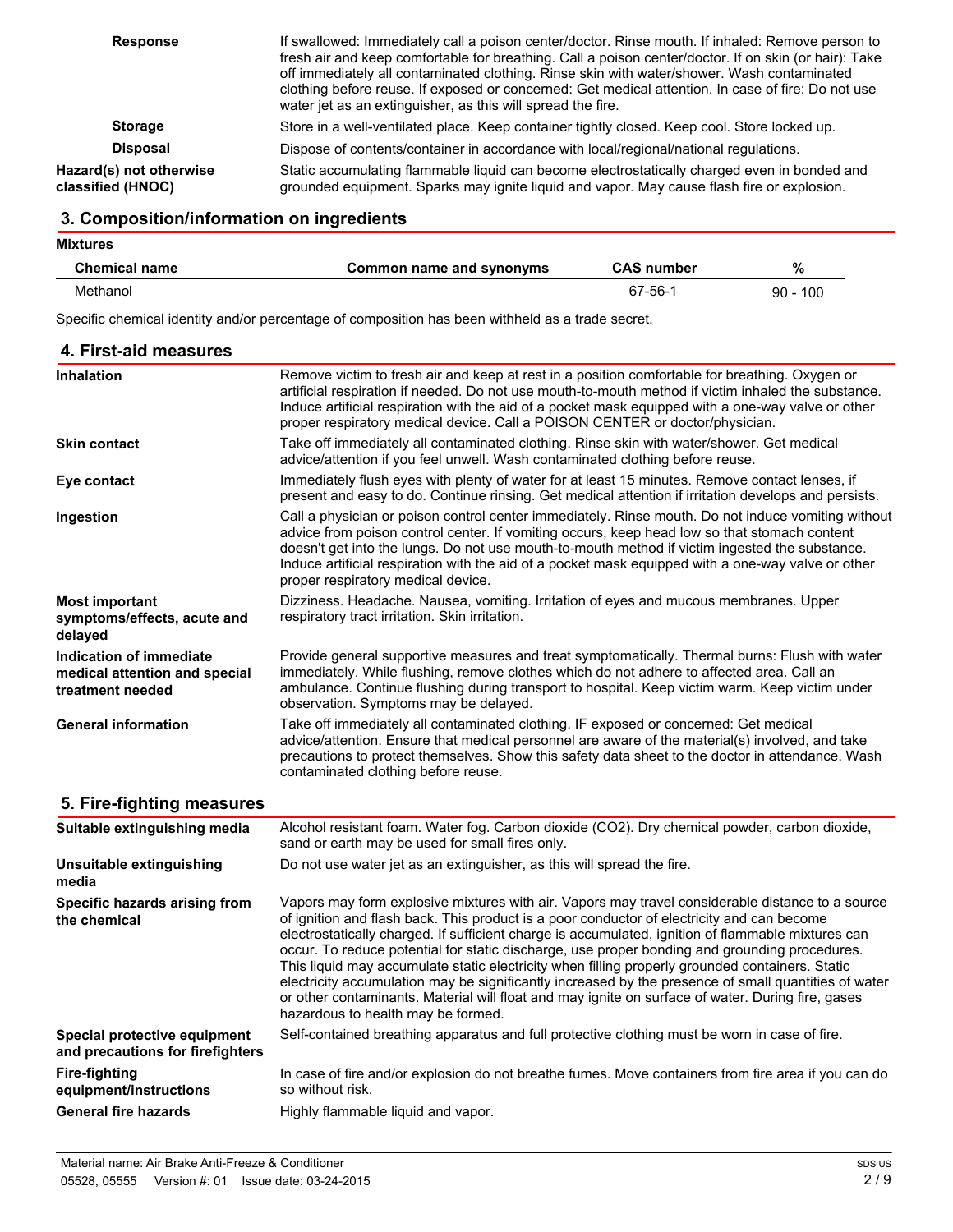#### **6. Accidental release measures**

| Personal precautions,<br>protective equipment and<br>emergency procedures | Keep unnecessary personnel away. Keep people away from and upwind of spill/leak. Keep out of<br>low areas. Eliminate all ignition sources (no smoking, flares, sparks, or flames in immediate area).<br>Wear appropriate protective equipment and clothing during clean-up. Do not breathe mist or vapor.<br>Do not touch damaged containers or spilled material unless wearing appropriate protective<br>clothing. Ventilate closed spaces before entering them. Use appropriate containment to avoid<br>environmental contamination. Transfer by mechanical means such as vacuum truck to a salvage<br>tank or other suitable container for recovery or safe disposal. Local authorities should be advised if<br>significant spillages cannot be contained. For personal protection, see section 8 of the SDS. |
|---------------------------------------------------------------------------|------------------------------------------------------------------------------------------------------------------------------------------------------------------------------------------------------------------------------------------------------------------------------------------------------------------------------------------------------------------------------------------------------------------------------------------------------------------------------------------------------------------------------------------------------------------------------------------------------------------------------------------------------------------------------------------------------------------------------------------------------------------------------------------------------------------|
| <b>Methods and materials for</b><br>containment and cleaning up           | Eliminate all ignition sources (no smoking, flares, sparks, or flames in immediate area). Take<br>precautionary measures against static discharge. Use only non-sparking tools. Keep combustibles<br>(wood, paper, oil, etc.) away from spilled material. This product is miscible in water.<br>Large Spills: Stop the flow of material, if this is without risk. Dike the spilled material, where this is<br>possible. Cover with plastic sheet to prevent spreading. Use a non-combustible material like<br>vermiculite, sand or earth to soak up the product and place into a container for later disposal.<br>Following product recovery, flush area with water.                                                                                                                                             |
|                                                                           | Small Spills: Absorb with earth, sand or other non-combustible material and transfer to containers<br>for later disposal. Clean surface thoroughly to remove residual contamination.                                                                                                                                                                                                                                                                                                                                                                                                                                                                                                                                                                                                                             |
|                                                                           | Never return spills to original containers for re-use. For waste disposal, see section 13 of the SDS.<br>Prevent entry into waterways, sewer, basements or confined areas.                                                                                                                                                                                                                                                                                                                                                                                                                                                                                                                                                                                                                                       |
| <b>Environmental precautions</b>                                          | Avoid discharge into drains, water courses or onto the ground. Use appropriate containment to<br>avoid environmental contamination.                                                                                                                                                                                                                                                                                                                                                                                                                                                                                                                                                                                                                                                                              |

### **7. Handling and storage**

| <b>Precautions for safe handling</b>                            | Obtain special instructions before use. Do not handle until all safety precautions have been read<br>and understood. Do not handle, store or open near an open flame, sources of heat or sources of<br>ignition. Protect material from direct sunlight. Explosion-proof general and local exhaust ventilation.<br>Minimize fire risks from flammable and combustible materials (including combustible dust and<br>static accumulating liquids) or dangerous reactions with incompatible materials. Handling<br>operations that can promote accumulation of static charges include but are not limited to: mixing,<br>filtering, pumping at high flow rates, splash filling, creating mists or sprays, tank and container<br>filling, tank cleaning, sampling, gauging, switch loading, vacuum truck operations. Take<br>precautionary measures against static discharges. All equipment used when handling the product<br>must be grounded. Use non-sparking tools and explosion-proof equipment. Do not breathe mist or<br>vapor. Avoid contact with eyes, skin, and clothing. Do not taste or swallow. When using, do not<br>eat, drink or smoke. Pregnant or breastfeeding women must not handle this product. Should be<br>handled in closed systems, if possible. Wear appropriate personal protective equipment. Wash<br>hands thoroughly after handling. Observe good industrial hygiene practices. Wash contaminated<br>clothing before reuse. For product usage instructions, please see the product label. |
|-----------------------------------------------------------------|----------------------------------------------------------------------------------------------------------------------------------------------------------------------------------------------------------------------------------------------------------------------------------------------------------------------------------------------------------------------------------------------------------------------------------------------------------------------------------------------------------------------------------------------------------------------------------------------------------------------------------------------------------------------------------------------------------------------------------------------------------------------------------------------------------------------------------------------------------------------------------------------------------------------------------------------------------------------------------------------------------------------------------------------------------------------------------------------------------------------------------------------------------------------------------------------------------------------------------------------------------------------------------------------------------------------------------------------------------------------------------------------------------------------------------------------------------------------------------------------------------------------|
| Conditions for safe storage,<br>including any incompatibilities | Keep away from heat, sparks and open flame. Prevent electrostatic charge build-up by using<br>common bonding and grounding techniques. Eliminate sources of ignition. Avoid spark promoters.<br>Ground/bond container and equipment. These alone may be insufficient to remove static<br>electricity. Store in a cool, dry place out of direct sunlight. Store in a well-ventilated place. Keep<br>container tightly closed. Keep in an area equipped with sprinklers. Store away from incompatible<br>materials (see Section 10 of the SDS).                                                                                                                                                                                                                                                                                                                                                                                                                                                                                                                                                                                                                                                                                                                                                                                                                                                                                                                                                                        |

# **8. Exposure controls/personal protection**

## **Occupational exposure limits**

| <b>Components</b>                           | US. OSHA Table Z-1 Limits for Air Contaminants (29 CFR 1910.1000)<br><b>Type</b> | Value     |  |
|---------------------------------------------|----------------------------------------------------------------------------------|-----------|--|
| Methanol (CAS 67-56-1)                      | PEL                                                                              | 260 mg/m3 |  |
|                                             |                                                                                  | $200$ ppm |  |
| US. ACGIH Threshold Limit Values            |                                                                                  |           |  |
| <b>Components</b>                           | <b>Type</b>                                                                      | Value     |  |
| Methanol (CAS 67-56-1)                      | <b>STEL</b>                                                                      | $250$ ppm |  |
|                                             | <b>TWA</b>                                                                       | $200$ ppm |  |
| US. NIOSH: Pocket Guide to Chemical Hazards |                                                                                  |           |  |
| <b>Components</b>                           | <b>Type</b>                                                                      | Value     |  |
| Methanol (CAS 67-56-1)                      | <b>STEL</b>                                                                      | 325 mg/m3 |  |
|                                             |                                                                                  | $250$ ppm |  |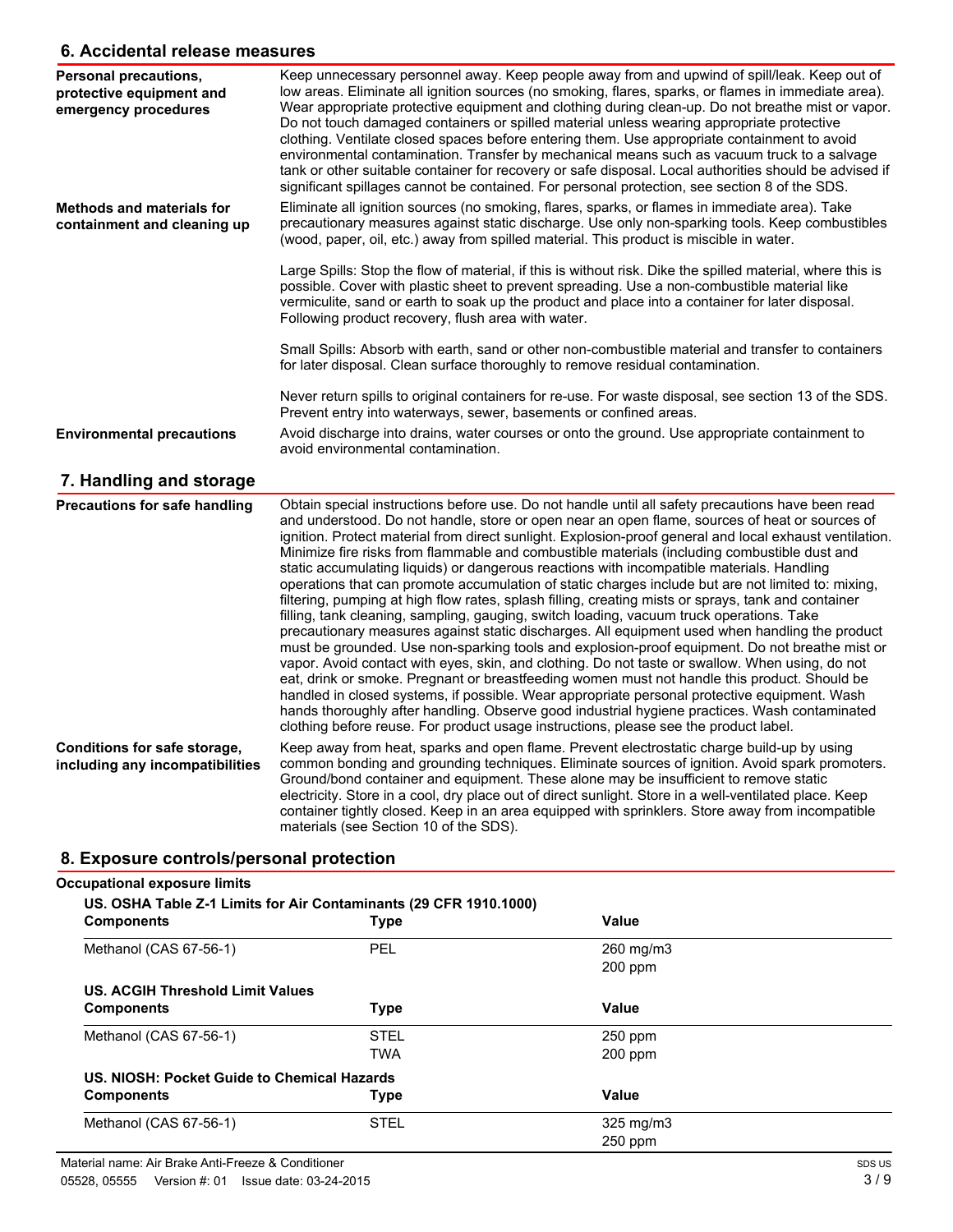| US. NIOSH: Pocket Guide to Chemical Hazards<br><b>Components</b>            | <b>Type</b>       |                                                                     |                                   | Value                                                                                                                                                                                                                                                                                                                                                                                           |  |
|-----------------------------------------------------------------------------|-------------------|---------------------------------------------------------------------|-----------------------------------|-------------------------------------------------------------------------------------------------------------------------------------------------------------------------------------------------------------------------------------------------------------------------------------------------------------------------------------------------------------------------------------------------|--|
|                                                                             | <b>TWA</b>        |                                                                     |                                   | 260 mg/m3<br>200 ppm                                                                                                                                                                                                                                                                                                                                                                            |  |
| <b>Biological limit values</b>                                              |                   |                                                                     |                                   |                                                                                                                                                                                                                                                                                                                                                                                                 |  |
| <b>ACGIH Biological Exposure Indices</b>                                    |                   |                                                                     |                                   |                                                                                                                                                                                                                                                                                                                                                                                                 |  |
| <b>Components</b>                                                           | Value             | <b>Determinant</b>                                                  | <b>Specimen</b>                   | <b>Sampling Time</b>                                                                                                                                                                                                                                                                                                                                                                            |  |
| Methanol (CAS 67-56-1)                                                      | $15 \text{ mg/l}$ | Methanol                                                            | Urine                             |                                                                                                                                                                                                                                                                                                                                                                                                 |  |
| * - For sampling details, please see the source document.                   |                   |                                                                     |                                   |                                                                                                                                                                                                                                                                                                                                                                                                 |  |
| <b>Exposure guidelines</b>                                                  |                   |                                                                     |                                   |                                                                                                                                                                                                                                                                                                                                                                                                 |  |
| US - California OELs: Skin designation                                      |                   |                                                                     |                                   |                                                                                                                                                                                                                                                                                                                                                                                                 |  |
| Methanol (CAS 67-56-1)                                                      |                   |                                                                     | Can be absorbed through the skin. |                                                                                                                                                                                                                                                                                                                                                                                                 |  |
| US - Minnesota Haz Subs: Skin designation applies                           |                   |                                                                     |                                   |                                                                                                                                                                                                                                                                                                                                                                                                 |  |
| Methanol (CAS 67-56-1)                                                      |                   |                                                                     | Skin designation applies.         |                                                                                                                                                                                                                                                                                                                                                                                                 |  |
| US - Tennessee OELs: Skin designation                                       |                   |                                                                     |                                   |                                                                                                                                                                                                                                                                                                                                                                                                 |  |
| Methanol (CAS 67-56-1)<br>US ACGIH Threshold Limit Values: Skin designation |                   |                                                                     | Can be absorbed through the skin. |                                                                                                                                                                                                                                                                                                                                                                                                 |  |
| Methanol (CAS 67-56-1)                                                      |                   |                                                                     | Can be absorbed through the skin. |                                                                                                                                                                                                                                                                                                                                                                                                 |  |
| US NIOSH Pocket Guide to Chemical Hazards: Skin designation                 |                   |                                                                     |                                   |                                                                                                                                                                                                                                                                                                                                                                                                 |  |
| Methanol (CAS 67-56-1)                                                      |                   |                                                                     | Can be absorbed through the skin. |                                                                                                                                                                                                                                                                                                                                                                                                 |  |
| Appropriate engineering<br>controls                                         |                   | established, maintain airborne levels to an acceptable level.       |                                   | Explosion-proof general and local exhaust ventilation. Good general ventilation (typically 10 air<br>changes per hour) should be used. Ventilation rates should be matched to conditions. If<br>applicable, use process enclosures, local exhaust ventilation, or other engineering controls to<br>maintain airborne levels below recommended exposure limits. If exposure limits have not been |  |
| Individual protection measures, such as personal protective equipment       |                   |                                                                     |                                   |                                                                                                                                                                                                                                                                                                                                                                                                 |  |
| <b>Eye/face protection</b>                                                  |                   | Wear safety glasses with side shields (or goggles).                 |                                   |                                                                                                                                                                                                                                                                                                                                                                                                 |  |
| <b>Skin protection</b>                                                      |                   |                                                                     |                                   |                                                                                                                                                                                                                                                                                                                                                                                                 |  |
| <b>Hand protection</b>                                                      |                   | Wear protective gloves such as: Nitrile. Rubber.                    |                                   |                                                                                                                                                                                                                                                                                                                                                                                                 |  |
| Other                                                                       |                   |                                                                     |                                   | Wear appropriate chemical resistant clothing. Use of an impervious apron is recommended.                                                                                                                                                                                                                                                                                                        |  |
| <b>Respiratory protection</b>                                               |                   | determine actual employee exposure levels.                          |                                   | If engineering controls are not feasible or if exposure exceeds the applicable exposure limits, use a<br>NIOSH-approved cartridge respirator with an organic vapor cartridge. Use a self-contained<br>breathing apparatus in confined spaces and for emergencies. Air monitoring is needed to                                                                                                   |  |
| <b>Thermal hazards</b>                                                      |                   | Wear appropriate thermal protective clothing, when necessary.       |                                   |                                                                                                                                                                                                                                                                                                                                                                                                 |  |
| <b>General hygiene</b><br>considerations                                    |                   | wash work clothing and protective equipment to remove contaminants. |                                   | When using, do not eat, drink or smoke. Always observe good personal hygiene measures, such<br>as washing after handling the material and before eating, drinking, and/or smoking. Routinely                                                                                                                                                                                                    |  |

# **9. Physical and chemical properties**

| Appearance                                 |                                                |
|--------------------------------------------|------------------------------------------------|
| <b>Physical state</b>                      | Liquid.                                        |
| Form                                       | Liquid.                                        |
| Color                                      | Colorless.                                     |
| Odor                                       | Pungent. Alcoholic.                            |
| Odor threshold                             | Not available.                                 |
| рH                                         | Not available.                                 |
| Melting point/freezing point               | -144 $\degree$ F (-97.8 $\degree$ C) estimated |
| Initial boiling point and boiling<br>range | 148.5 $\degree$ F (64.7 $\degree$ C) estimated |
| <b>Flash point</b>                         | 54 °F (12.2 °C) Tag Closed Cup                 |
| <b>Evaporation rate</b>                    | Fast.                                          |
| Flammability (solid, gas)                  | Not available.                                 |
|                                            |                                                |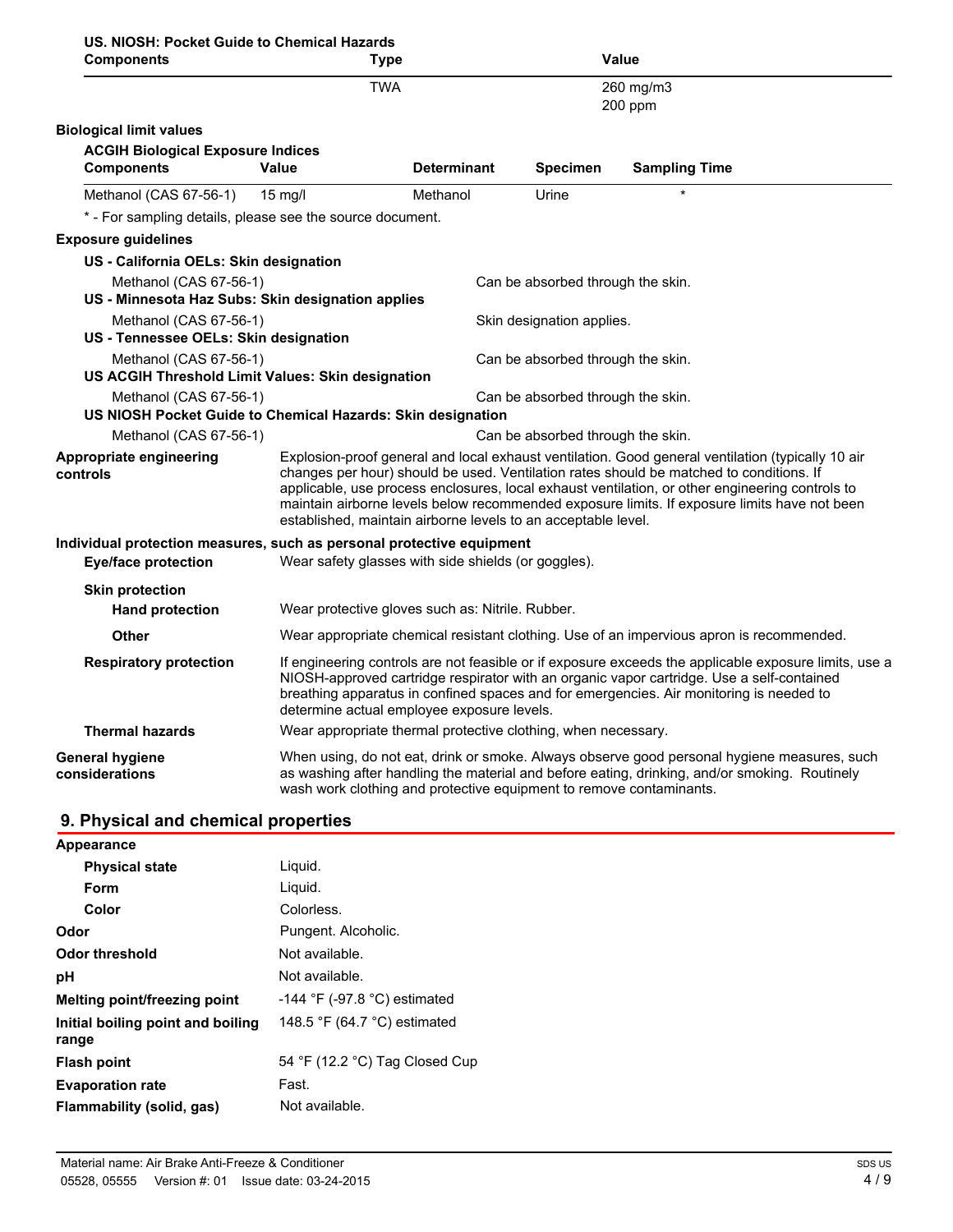#### **Upper/lower flammability or explosive limits**

| <b>Flammability limit - lower</b> 2.6 % estimated<br>(%) |                                             |
|----------------------------------------------------------|---------------------------------------------|
| <b>Flammability limit - upper</b><br>(%)                 | 36 % estimated                              |
| Vapor pressure                                           | 133.2 hPa estimated                         |
| Vapor density                                            | 1.1 (air = 1)                               |
| <b>Relative density</b>                                  | 0.79                                        |
| Solubility (water)                                       | Completely soluble.                         |
| <b>Partition coefficient</b><br>(n-octanol/water)        | Not available.                              |
| <b>Auto-ignition temperature</b>                         | 725 $\degree$ F (385 $\degree$ C) estimated |
| <b>Decomposition temperature</b>                         | Not available.                              |
| Viscosity (kinematic)                                    | Not available.                              |
| <b>Percent volatile</b>                                  | 99.9 % estimated                            |

### **10. Stability and reactivity**

| <b>Reactivity</b>                            | The product is stable and non-reactive under normal conditions of use, storage and transport.    |
|----------------------------------------------|--------------------------------------------------------------------------------------------------|
| <b>Chemical stability</b>                    | Material is stable under normal conditions.                                                      |
| <b>Possibility of hazardous</b><br>reactions | No dangerous reaction known under conditions of normal use.                                      |
| <b>Conditions to avoid</b>                   | Avoid heat, sparks, open flames and other ignition sources. Contact with incompatible materials. |
| Incompatible materials                       | Strong oxidizing agents.                                                                         |
| <b>Hazardous decomposition</b><br>products   | Carbon oxides. Formaldehyde.                                                                     |

#### **11. Toxicological information**

#### **Information on likely routes of exposure**

| Ingestion                                                                          | Toxic if swallowed. Even small amounts (30-250 ml methanol) may be fatal. Symptoms are<br>stomach ache, nausea, vomiting, dullness, visual disorder and blindness. |
|------------------------------------------------------------------------------------|--------------------------------------------------------------------------------------------------------------------------------------------------------------------|
| <b>Inhalation</b>                                                                  | Toxic if inhaled.                                                                                                                                                  |
| <b>Skin contact</b>                                                                | Toxic in contact with skin.                                                                                                                                        |
| Eye contact                                                                        | Direct contact with eyes may cause temporary irritation.                                                                                                           |
| Symptoms related to the<br>physical, chemical and<br>toxicological characteristics | Dizziness. Headache. Nausea, vomiting. Irritation of eyes and mucous membranes. Upper<br>respiratory tract irritation. Skin irritation.                            |

#### **Information on toxicological effects**

| <b>Acute toxicity</b> | Toxic if inhaled. Toxic in contact with skin. Toxic if swallowed. |                     |
|-----------------------|-------------------------------------------------------------------|---------------------|
| <b>Product</b>        | <b>Species</b>                                                    | <b>Test Results</b> |

#### Air Brake Anti-Freeze & Conditioner

**Acute toxicity** 

| siake Anti-Freeze & Conditioner |        |                                   |
|---------------------------------|--------|-----------------------------------|
| <b>Acute</b>                    |        |                                   |
| Dermal                          |        |                                   |
| LD50                            | Rabbit | 12816.9443 mg/kg estimated        |
| Inhalation                      |        |                                   |
| <b>LC50</b>                     | Rat    | 64084.7188 ppm, 4 hours estimated |
|                                 |        | 83.981 mg/l, 4 hours estimated    |
| Oral                            |        |                                   |
| LD50                            | Human  | 50.0662 mg/kg estimated           |
|                                 | Rat    | 5627.0654 mg/kg estimated         |
| LDL <sub>0</sub>                | Human  | 300.3971 mg/kg estimated          |
|                                 |        |                                   |

\* Estimates for product may be based on additional component data not shown.

**Skin corrosion/irritation** Prolonged skin contact may cause temporary irritation.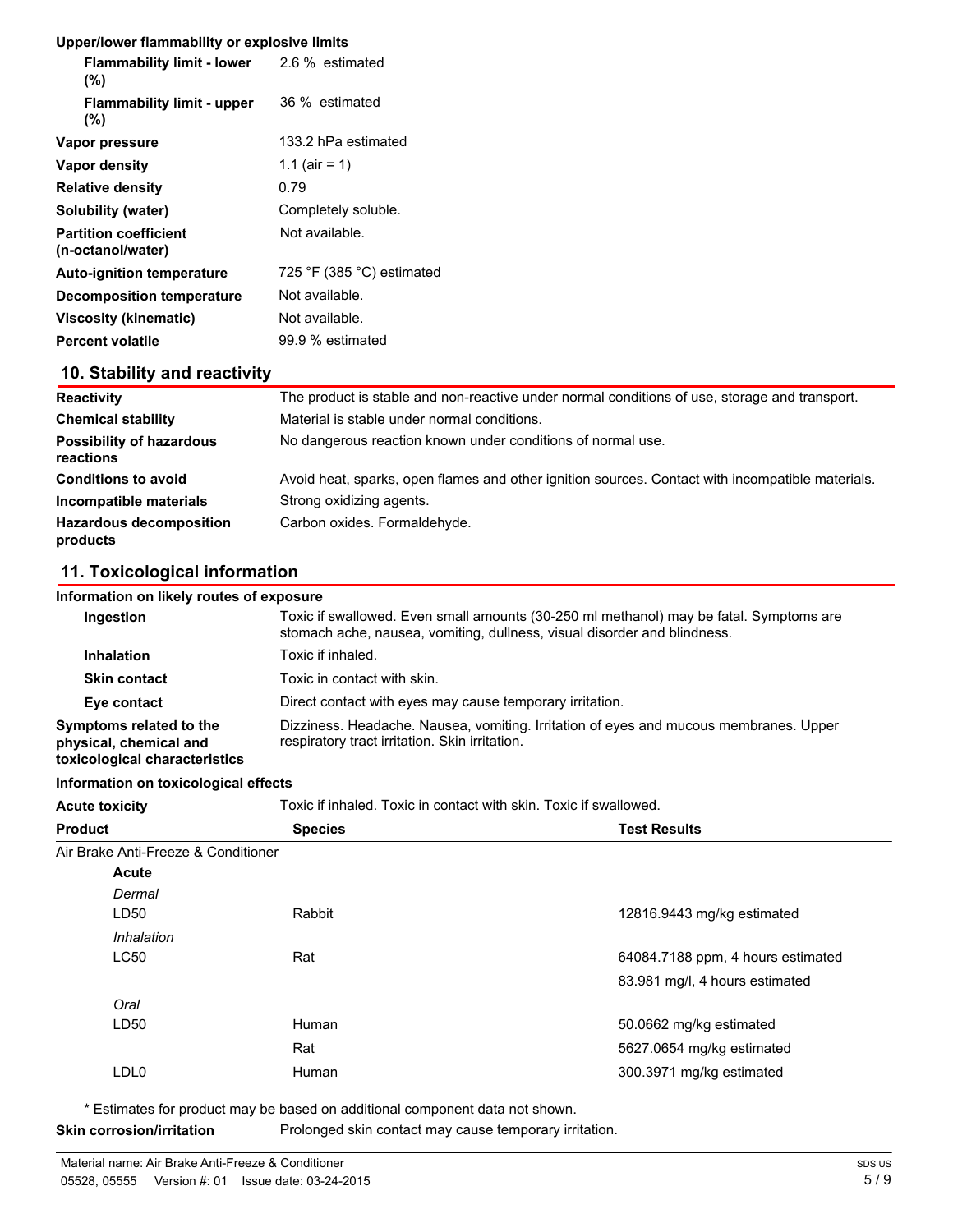| Serious eye damage/eye<br>irritation                  | Direct contact with eyes may cause temporary irritation.                                                                                                                                                 |
|-------------------------------------------------------|----------------------------------------------------------------------------------------------------------------------------------------------------------------------------------------------------------|
| <b>Respiratory sensitization</b>                      | Not available.                                                                                                                                                                                           |
| <b>Skin sensitization</b>                             | This product is not expected to cause skin sensitization.                                                                                                                                                |
| Germ cell mutagenicity                                | No data available to indicate product or any components present at greater than 0.1% are<br>mutagenic or genotoxic.                                                                                      |
| Carcinogenicity                                       | This product is not considered to be a carcinogen by IARC, ACGIH, NTP, or OSHA.                                                                                                                          |
| <b>Reproductive toxicity</b>                          | Suspected of damaging fertility or the unborn child.                                                                                                                                                     |
| Specific target organ toxicity -<br>single exposure   | Causes damage to organs: Eyes. Central nervous system. Even small amounts (30-250 ml<br>methanol) may be fatal. Symptoms are stomach ache, nausea, vomiting, dullness, visual disorder<br>and blindness. |
| Specific target organ toxicity -<br>repeated exposure | Not classified.                                                                                                                                                                                          |
| <b>Aspiration hazard</b>                              | May be an aspiration hazard.                                                                                                                                                                             |

# **12. Ecological information**

| <b>Ecotoxicity</b>                                            | The product is not classified as environmentally hazardous. However, this does not exclude the<br>possibility that large or frequent spills can have a harmful or damaging effect on the environment.                    |                                                                              |                                     |
|---------------------------------------------------------------|--------------------------------------------------------------------------------------------------------------------------------------------------------------------------------------------------------------------------|------------------------------------------------------------------------------|-------------------------------------|
| <b>Product</b>                                                |                                                                                                                                                                                                                          | <b>Species</b>                                                               | <b>Test Results</b>                 |
| Air Brake Anti-Freeze & Conditioner                           |                                                                                                                                                                                                                          |                                                                              |                                     |
| <b>Aquatic</b>                                                |                                                                                                                                                                                                                          |                                                                              |                                     |
| Acute                                                         |                                                                                                                                                                                                                          |                                                                              |                                     |
| Crustacea                                                     | EC50                                                                                                                                                                                                                     | Daphnia                                                                      | 16121.3125 mg/l, 48 hours estimated |
| Fish                                                          | <b>LC50</b>                                                                                                                                                                                                              | Fish                                                                         | 22749.9609 mg/l, 96 hours estimated |
| <b>Components</b>                                             |                                                                                                                                                                                                                          | <b>Species</b>                                                               | <b>Test Results</b>                 |
| Methanol (CAS 67-56-1)                                        |                                                                                                                                                                                                                          |                                                                              |                                     |
| <b>Aquatic</b>                                                |                                                                                                                                                                                                                          |                                                                              |                                     |
| Fish                                                          | <b>LC50</b>                                                                                                                                                                                                              | Rainbow trout, donaldson trout<br>(Oncorhynchus mykiss)                      | 18000 - 20000 mg/l, 96 hours        |
| Acute                                                         |                                                                                                                                                                                                                          |                                                                              |                                     |
| Crustacea                                                     | EC50                                                                                                                                                                                                                     | Water flea (Daphnia magna)                                                   | > 10000 mg/l, 48 hours              |
| Fish                                                          | <b>LC50</b>                                                                                                                                                                                                              | Rainbow trout.donaldson trout<br>(Oncorhynchus mykiss)                       | 18000 - 20000 mg/l, 96 hours        |
|                                                               |                                                                                                                                                                                                                          | * Estimates for product may be based on additional component data not shown. |                                     |
| <b>Persistence and degradability</b>                          |                                                                                                                                                                                                                          | No data is available on the degradability of this product.                   |                                     |
| <b>Bioaccumulative potential</b>                              | No data available.                                                                                                                                                                                                       |                                                                              |                                     |
| Partition coefficient n-octanol / water (log Kow)<br>Methanol |                                                                                                                                                                                                                          | $-0.77$                                                                      |                                     |
| <b>Mobility in soil</b>                                       | No data available.                                                                                                                                                                                                       |                                                                              |                                     |
| Other adverse effects                                         | No other adverse environmental effects (e.g. ozone depletion, photochemical ozone creation<br>potential, endocrine disruption, global warming potential) are expected from this component.                               |                                                                              |                                     |
| 13. Disposal considerations                                   |                                                                                                                                                                                                                          |                                                                              |                                     |
| <b>Disposal of waste from</b><br>residues / unused products   | If discarded, this product is considered a RCRA ignitable waste, D001. Collect and reclaim or<br>dispose in sealed containers at licensed waste disposal site. Dispose in accordance with all<br>applicable regulations. |                                                                              |                                     |
| <b>Hazardous waste code</b>                                   | D001: Waste Flammable material with a flash point <140 F<br>F003: Waste Non-halogenated Solvent - Spent Non-halogenated Solvent                                                                                          |                                                                              |                                     |
| US RCRA Hazardous Waste U List: Reference                     |                                                                                                                                                                                                                          |                                                                              |                                     |
| Methanol (CAS 67-56-1)                                        |                                                                                                                                                                                                                          | U154                                                                         |                                     |
| <b>Contaminated packaging</b>                                 | Empty containers should be taken to an approved waste handling site for recycling or disposal.<br>Since emptied containers may retain product residue, follow label warnings even after container is<br>emptied.         |                                                                              |                                     |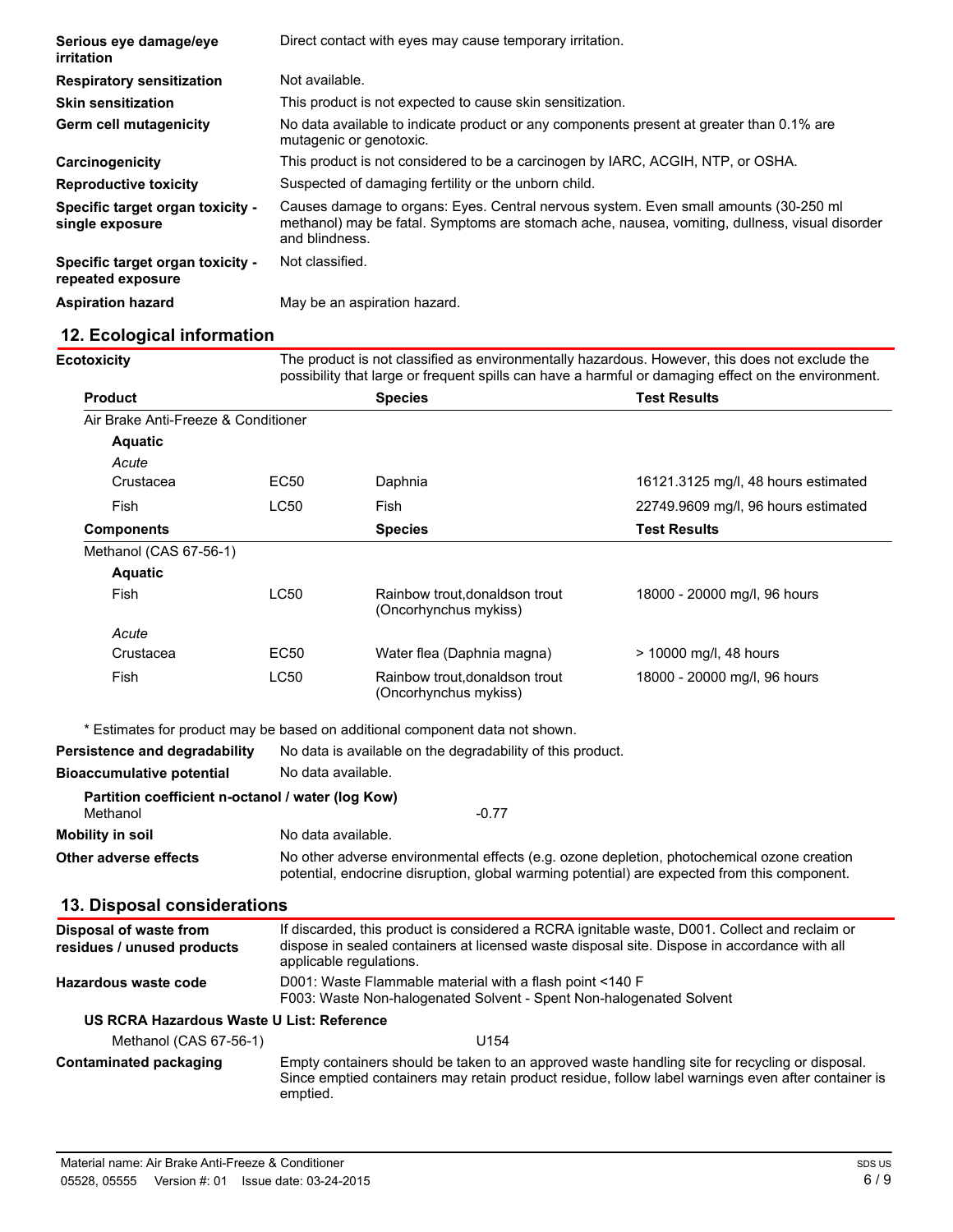## **14. Transport information**

| DOT                               |                                                                                                      |
|-----------------------------------|------------------------------------------------------------------------------------------------------|
| UN number                         | <b>UN1230</b>                                                                                        |
| UN proper shipping name           | Methanol                                                                                             |
| <b>Transport hazard class(es)</b> |                                                                                                      |
| <b>Class</b>                      | 3                                                                                                    |
| <b>Subsidiary risk</b>            |                                                                                                      |
| Label(s)                          | 3                                                                                                    |
| Packing group                     | $\mathbf{H}$                                                                                         |
|                                   | Special precautions for user Read safety instructions, SDS and emergency procedures before handling. |
| <b>Special provisions</b>         | IB2, T7, TP2                                                                                         |
| <b>Packaging exceptions</b>       | 150                                                                                                  |
| Packaging non bulk                | 202                                                                                                  |
| Packaging bulk                    | 242                                                                                                  |
| IATA                              |                                                                                                      |
| <b>UN number</b>                  | <b>UN1230</b>                                                                                        |
| UN proper shipping name           | Methanol                                                                                             |
| <b>Transport hazard class(es)</b> |                                                                                                      |
| <b>Class</b>                      | 3                                                                                                    |
| <b>Subsidiary risk</b>            | 6.1                                                                                                  |
| Packing group                     | $\mathsf{II}$                                                                                        |
| <b>Environmental hazards</b>      | No.                                                                                                  |
| <b>ERG Code</b>                   | 3L                                                                                                   |
|                                   | Special precautions for user Read safety instructions, SDS and emergency procedures before handling. |
| <b>Other information</b>          |                                                                                                      |
| Passenger and cargo               | Allowed.                                                                                             |
| aircraft                          |                                                                                                      |
| Cargo aircraft only               | Allowed.                                                                                             |
| <b>IMDG</b>                       |                                                                                                      |
| <b>UN number</b>                  | UN1230                                                                                               |
| UN proper shipping name           | <b>METHANOL</b>                                                                                      |
| <b>Transport hazard class(es)</b> |                                                                                                      |
| <b>Class</b>                      | 3                                                                                                    |
| <b>Subsidiary risk</b>            | 6.1                                                                                                  |
| Packing group                     | $\mathbf{H}$                                                                                         |
| <b>Environmental hazards</b>      |                                                                                                      |
| <b>Marine pollutant</b>           | No.                                                                                                  |
| EmS                               | $F-E. S-D$                                                                                           |
|                                   | Special precautions for user Read safety instructions, SDS and emergency procedures before handling. |

# **15. Regulatory information**

| US federal regulations                                  | This product is a "Hazardous Chemical" as defined by the OSHA Hazard Communication<br>Standard, 29 CFR 1910.1200.<br>All components are on the U.S. EPA TSCA Inventory List.                                   |
|---------------------------------------------------------|----------------------------------------------------------------------------------------------------------------------------------------------------------------------------------------------------------------|
|                                                         | TSCA Section 12(b) Export Notification (40 CFR 707, Subpt. D)                                                                                                                                                  |
| Not regulated.                                          |                                                                                                                                                                                                                |
| <b>SARA 304 Emergency release notification</b>          |                                                                                                                                                                                                                |
| Not regulated.                                          |                                                                                                                                                                                                                |
|                                                         | US. OSHA Specifically Regulated Substances (29 CFR 1910.1001-1050)                                                                                                                                             |
| Not listed.                                             |                                                                                                                                                                                                                |
|                                                         | US EPCRA (SARA Title III) Section 313 - Toxic Chemical: Listed substance                                                                                                                                       |
| Methanol (CAS 67-56-1)                                  |                                                                                                                                                                                                                |
| <b>CERCLA Hazardous Substance List (40 CFR 302.4)</b>   |                                                                                                                                                                                                                |
| Methanol (CAS 67-56-1)                                  |                                                                                                                                                                                                                |
| <b>CERCLA Hazardous Substances: Reportable quantity</b> |                                                                                                                                                                                                                |
| Methanol (CAS 67-56-1)                                  | 5000 LBS                                                                                                                                                                                                       |
|                                                         | Spills or releases resulting in the loss of any ingredient at or above its RQ require immediate notification to the National<br>Response Center (800-424-8802) and to your Local Emergency Planning Committee. |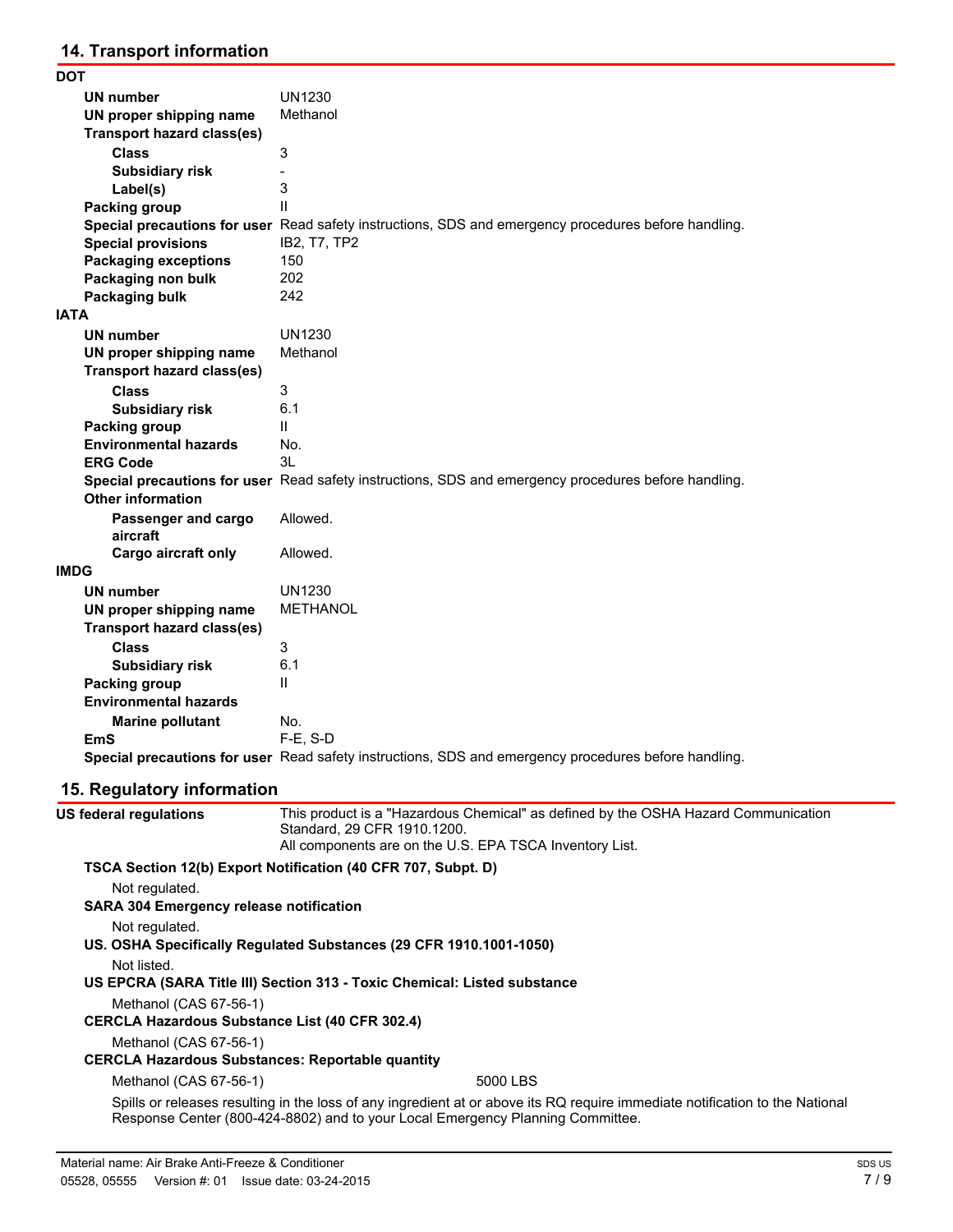| Clean Air Act (CAA) Section 112 Hazardous Air Pollutants (HAPs) List<br>Methanol (CAS 67-56-1)<br>Clean Air Act (CAA) Section 112(r) Accidental Release Prevention (40 CFR 68.130)<br>Not regulated.<br><b>Safe Drinking Water Act</b><br>Not regulated.<br>(SDWA)<br>Not regulated.<br><b>Food and Drug</b><br><b>Administration (FDA)</b><br>Superfund Amendments and Reauthorization Act of 1986 (SARA)<br>Immediate Hazard - Yes<br><b>Section 311/312</b><br>Delayed Hazard - Yes<br><b>Hazard categories</b><br>Fire Hazard - Yes<br>Pressure Hazard - No<br>Reactivity Hazard - No<br>No<br><b>SARA 302 Extremely</b><br>hazardous substance<br>US. California Controlled Substances. CA Department of Justice (California Health and Safety Code Section 11100)<br>Not listed.<br>US. New Jersey Worker and Community Right-to-Know Act<br>Methanol (CAS 67-56-1)<br>US. Massachusetts RTK - Substance List<br>Methanol (CAS 67-56-1)<br>US. Pennsylvania Worker and Community Right-to-Know Law<br>Methanol (CAS 67-56-1)<br><b>US. Rhode Island RTK</b><br>Methanol (CAS 67-56-1)<br>US. California Proposition 65<br>WARNING: This product contains a chemical known to the State of California to cause birth defects or other reproductive<br>harm.<br>US - California Proposition 65 - CRT: Listed date/Developmental toxin<br>Methanol (CAS 67-56-1)<br>Listed: March 16, 2012<br><b>EPA</b><br>100%<br>VOC content (40 CFR)<br>51.100(s)<br>Not regulated<br><b>Consumer products</b><br>(40 CFR 59, Subpt. C)<br><b>State</b><br>Not regulated<br><b>Consumer products</b><br>100 %<br>VOC content (CA)<br>100 %<br>VOC content (OTC)<br>Country(s) or region<br>Inventory name<br>Australia<br>Australian Inventory of Chemical Substances (AICS)<br>Canada<br>Domestic Substances List (DSL)<br>Non-Domestic Substances List (NDSL)<br>Canada<br>Inventory of Existing Chemical Substances in China (IECSC)<br>China<br>European Inventory of Existing Commercial Chemical<br>Europe<br>Substances (EINECS)<br>European List of Notified Chemical Substances (ELINCS)<br>Europe<br>Inventory of Existing and New Chemical Substances (ENCS)<br>Japan<br>Korea<br>Existing Chemicals List (ECL)<br>New Zealand<br>New Zealand Inventory |  |  |                               |  |
|-----------------------------------------------------------------------------------------------------------------------------------------------------------------------------------------------------------------------------------------------------------------------------------------------------------------------------------------------------------------------------------------------------------------------------------------------------------------------------------------------------------------------------------------------------------------------------------------------------------------------------------------------------------------------------------------------------------------------------------------------------------------------------------------------------------------------------------------------------------------------------------------------------------------------------------------------------------------------------------------------------------------------------------------------------------------------------------------------------------------------------------------------------------------------------------------------------------------------------------------------------------------------------------------------------------------------------------------------------------------------------------------------------------------------------------------------------------------------------------------------------------------------------------------------------------------------------------------------------------------------------------------------------------------------------------------------------------------------------------------------------------------------------------------------------------------------------------------------------------------------------------------------------------------------------------------------------------------------------------------------------------------------------------------------------------------------------------------------------------------------------------------------------------------------------------------------------------------------------------------------------------|--|--|-------------------------------|--|
|                                                                                                                                                                                                                                                                                                                                                                                                                                                                                                                                                                                                                                                                                                                                                                                                                                                                                                                                                                                                                                                                                                                                                                                                                                                                                                                                                                                                                                                                                                                                                                                                                                                                                                                                                                                                                                                                                                                                                                                                                                                                                                                                                                                                                                                           |  |  |                               |  |
| US state regulations<br>Volatile organic compounds (VOC) regulations<br><b>International Inventories</b>                                                                                                                                                                                                                                                                                                                                                                                                                                                                                                                                                                                                                                                                                                                                                                                                                                                                                                                                                                                                                                                                                                                                                                                                                                                                                                                                                                                                                                                                                                                                                                                                                                                                                                                                                                                                                                                                                                                                                                                                                                                                                                                                                  |  |  |                               |  |
|                                                                                                                                                                                                                                                                                                                                                                                                                                                                                                                                                                                                                                                                                                                                                                                                                                                                                                                                                                                                                                                                                                                                                                                                                                                                                                                                                                                                                                                                                                                                                                                                                                                                                                                                                                                                                                                                                                                                                                                                                                                                                                                                                                                                                                                           |  |  |                               |  |
|                                                                                                                                                                                                                                                                                                                                                                                                                                                                                                                                                                                                                                                                                                                                                                                                                                                                                                                                                                                                                                                                                                                                                                                                                                                                                                                                                                                                                                                                                                                                                                                                                                                                                                                                                                                                                                                                                                                                                                                                                                                                                                                                                                                                                                                           |  |  |                               |  |
|                                                                                                                                                                                                                                                                                                                                                                                                                                                                                                                                                                                                                                                                                                                                                                                                                                                                                                                                                                                                                                                                                                                                                                                                                                                                                                                                                                                                                                                                                                                                                                                                                                                                                                                                                                                                                                                                                                                                                                                                                                                                                                                                                                                                                                                           |  |  |                               |  |
|                                                                                                                                                                                                                                                                                                                                                                                                                                                                                                                                                                                                                                                                                                                                                                                                                                                                                                                                                                                                                                                                                                                                                                                                                                                                                                                                                                                                                                                                                                                                                                                                                                                                                                                                                                                                                                                                                                                                                                                                                                                                                                                                                                                                                                                           |  |  |                               |  |
|                                                                                                                                                                                                                                                                                                                                                                                                                                                                                                                                                                                                                                                                                                                                                                                                                                                                                                                                                                                                                                                                                                                                                                                                                                                                                                                                                                                                                                                                                                                                                                                                                                                                                                                                                                                                                                                                                                                                                                                                                                                                                                                                                                                                                                                           |  |  |                               |  |
|                                                                                                                                                                                                                                                                                                                                                                                                                                                                                                                                                                                                                                                                                                                                                                                                                                                                                                                                                                                                                                                                                                                                                                                                                                                                                                                                                                                                                                                                                                                                                                                                                                                                                                                                                                                                                                                                                                                                                                                                                                                                                                                                                                                                                                                           |  |  |                               |  |
|                                                                                                                                                                                                                                                                                                                                                                                                                                                                                                                                                                                                                                                                                                                                                                                                                                                                                                                                                                                                                                                                                                                                                                                                                                                                                                                                                                                                                                                                                                                                                                                                                                                                                                                                                                                                                                                                                                                                                                                                                                                                                                                                                                                                                                                           |  |  |                               |  |
|                                                                                                                                                                                                                                                                                                                                                                                                                                                                                                                                                                                                                                                                                                                                                                                                                                                                                                                                                                                                                                                                                                                                                                                                                                                                                                                                                                                                                                                                                                                                                                                                                                                                                                                                                                                                                                                                                                                                                                                                                                                                                                                                                                                                                                                           |  |  |                               |  |
|                                                                                                                                                                                                                                                                                                                                                                                                                                                                                                                                                                                                                                                                                                                                                                                                                                                                                                                                                                                                                                                                                                                                                                                                                                                                                                                                                                                                                                                                                                                                                                                                                                                                                                                                                                                                                                                                                                                                                                                                                                                                                                                                                                                                                                                           |  |  |                               |  |
|                                                                                                                                                                                                                                                                                                                                                                                                                                                                                                                                                                                                                                                                                                                                                                                                                                                                                                                                                                                                                                                                                                                                                                                                                                                                                                                                                                                                                                                                                                                                                                                                                                                                                                                                                                                                                                                                                                                                                                                                                                                                                                                                                                                                                                                           |  |  |                               |  |
|                                                                                                                                                                                                                                                                                                                                                                                                                                                                                                                                                                                                                                                                                                                                                                                                                                                                                                                                                                                                                                                                                                                                                                                                                                                                                                                                                                                                                                                                                                                                                                                                                                                                                                                                                                                                                                                                                                                                                                                                                                                                                                                                                                                                                                                           |  |  |                               |  |
|                                                                                                                                                                                                                                                                                                                                                                                                                                                                                                                                                                                                                                                                                                                                                                                                                                                                                                                                                                                                                                                                                                                                                                                                                                                                                                                                                                                                                                                                                                                                                                                                                                                                                                                                                                                                                                                                                                                                                                                                                                                                                                                                                                                                                                                           |  |  |                               |  |
|                                                                                                                                                                                                                                                                                                                                                                                                                                                                                                                                                                                                                                                                                                                                                                                                                                                                                                                                                                                                                                                                                                                                                                                                                                                                                                                                                                                                                                                                                                                                                                                                                                                                                                                                                                                                                                                                                                                                                                                                                                                                                                                                                                                                                                                           |  |  |                               |  |
|                                                                                                                                                                                                                                                                                                                                                                                                                                                                                                                                                                                                                                                                                                                                                                                                                                                                                                                                                                                                                                                                                                                                                                                                                                                                                                                                                                                                                                                                                                                                                                                                                                                                                                                                                                                                                                                                                                                                                                                                                                                                                                                                                                                                                                                           |  |  |                               |  |
|                                                                                                                                                                                                                                                                                                                                                                                                                                                                                                                                                                                                                                                                                                                                                                                                                                                                                                                                                                                                                                                                                                                                                                                                                                                                                                                                                                                                                                                                                                                                                                                                                                                                                                                                                                                                                                                                                                                                                                                                                                                                                                                                                                                                                                                           |  |  |                               |  |
|                                                                                                                                                                                                                                                                                                                                                                                                                                                                                                                                                                                                                                                                                                                                                                                                                                                                                                                                                                                                                                                                                                                                                                                                                                                                                                                                                                                                                                                                                                                                                                                                                                                                                                                                                                                                                                                                                                                                                                                                                                                                                                                                                                                                                                                           |  |  |                               |  |
|                                                                                                                                                                                                                                                                                                                                                                                                                                                                                                                                                                                                                                                                                                                                                                                                                                                                                                                                                                                                                                                                                                                                                                                                                                                                                                                                                                                                                                                                                                                                                                                                                                                                                                                                                                                                                                                                                                                                                                                                                                                                                                                                                                                                                                                           |  |  |                               |  |
|                                                                                                                                                                                                                                                                                                                                                                                                                                                                                                                                                                                                                                                                                                                                                                                                                                                                                                                                                                                                                                                                                                                                                                                                                                                                                                                                                                                                                                                                                                                                                                                                                                                                                                                                                                                                                                                                                                                                                                                                                                                                                                                                                                                                                                                           |  |  |                               |  |
|                                                                                                                                                                                                                                                                                                                                                                                                                                                                                                                                                                                                                                                                                                                                                                                                                                                                                                                                                                                                                                                                                                                                                                                                                                                                                                                                                                                                                                                                                                                                                                                                                                                                                                                                                                                                                                                                                                                                                                                                                                                                                                                                                                                                                                                           |  |  |                               |  |
|                                                                                                                                                                                                                                                                                                                                                                                                                                                                                                                                                                                                                                                                                                                                                                                                                                                                                                                                                                                                                                                                                                                                                                                                                                                                                                                                                                                                                                                                                                                                                                                                                                                                                                                                                                                                                                                                                                                                                                                                                                                                                                                                                                                                                                                           |  |  |                               |  |
|                                                                                                                                                                                                                                                                                                                                                                                                                                                                                                                                                                                                                                                                                                                                                                                                                                                                                                                                                                                                                                                                                                                                                                                                                                                                                                                                                                                                                                                                                                                                                                                                                                                                                                                                                                                                                                                                                                                                                                                                                                                                                                                                                                                                                                                           |  |  |                               |  |
|                                                                                                                                                                                                                                                                                                                                                                                                                                                                                                                                                                                                                                                                                                                                                                                                                                                                                                                                                                                                                                                                                                                                                                                                                                                                                                                                                                                                                                                                                                                                                                                                                                                                                                                                                                                                                                                                                                                                                                                                                                                                                                                                                                                                                                                           |  |  |                               |  |
|                                                                                                                                                                                                                                                                                                                                                                                                                                                                                                                                                                                                                                                                                                                                                                                                                                                                                                                                                                                                                                                                                                                                                                                                                                                                                                                                                                                                                                                                                                                                                                                                                                                                                                                                                                                                                                                                                                                                                                                                                                                                                                                                                                                                                                                           |  |  |                               |  |
|                                                                                                                                                                                                                                                                                                                                                                                                                                                                                                                                                                                                                                                                                                                                                                                                                                                                                                                                                                                                                                                                                                                                                                                                                                                                                                                                                                                                                                                                                                                                                                                                                                                                                                                                                                                                                                                                                                                                                                                                                                                                                                                                                                                                                                                           |  |  | On inventory (yes/no)*<br>Yes |  |
|                                                                                                                                                                                                                                                                                                                                                                                                                                                                                                                                                                                                                                                                                                                                                                                                                                                                                                                                                                                                                                                                                                                                                                                                                                                                                                                                                                                                                                                                                                                                                                                                                                                                                                                                                                                                                                                                                                                                                                                                                                                                                                                                                                                                                                                           |  |  | Yes                           |  |
|                                                                                                                                                                                                                                                                                                                                                                                                                                                                                                                                                                                                                                                                                                                                                                                                                                                                                                                                                                                                                                                                                                                                                                                                                                                                                                                                                                                                                                                                                                                                                                                                                                                                                                                                                                                                                                                                                                                                                                                                                                                                                                                                                                                                                                                           |  |  | No                            |  |
|                                                                                                                                                                                                                                                                                                                                                                                                                                                                                                                                                                                                                                                                                                                                                                                                                                                                                                                                                                                                                                                                                                                                                                                                                                                                                                                                                                                                                                                                                                                                                                                                                                                                                                                                                                                                                                                                                                                                                                                                                                                                                                                                                                                                                                                           |  |  | Yes                           |  |
|                                                                                                                                                                                                                                                                                                                                                                                                                                                                                                                                                                                                                                                                                                                                                                                                                                                                                                                                                                                                                                                                                                                                                                                                                                                                                                                                                                                                                                                                                                                                                                                                                                                                                                                                                                                                                                                                                                                                                                                                                                                                                                                                                                                                                                                           |  |  | Yes                           |  |
|                                                                                                                                                                                                                                                                                                                                                                                                                                                                                                                                                                                                                                                                                                                                                                                                                                                                                                                                                                                                                                                                                                                                                                                                                                                                                                                                                                                                                                                                                                                                                                                                                                                                                                                                                                                                                                                                                                                                                                                                                                                                                                                                                                                                                                                           |  |  | No                            |  |
|                                                                                                                                                                                                                                                                                                                                                                                                                                                                                                                                                                                                                                                                                                                                                                                                                                                                                                                                                                                                                                                                                                                                                                                                                                                                                                                                                                                                                                                                                                                                                                                                                                                                                                                                                                                                                                                                                                                                                                                                                                                                                                                                                                                                                                                           |  |  | Yes                           |  |
|                                                                                                                                                                                                                                                                                                                                                                                                                                                                                                                                                                                                                                                                                                                                                                                                                                                                                                                                                                                                                                                                                                                                                                                                                                                                                                                                                                                                                                                                                                                                                                                                                                                                                                                                                                                                                                                                                                                                                                                                                                                                                                                                                                                                                                                           |  |  | Yes                           |  |
|                                                                                                                                                                                                                                                                                                                                                                                                                                                                                                                                                                                                                                                                                                                                                                                                                                                                                                                                                                                                                                                                                                                                                                                                                                                                                                                                                                                                                                                                                                                                                                                                                                                                                                                                                                                                                                                                                                                                                                                                                                                                                                                                                                                                                                                           |  |  | Yes                           |  |